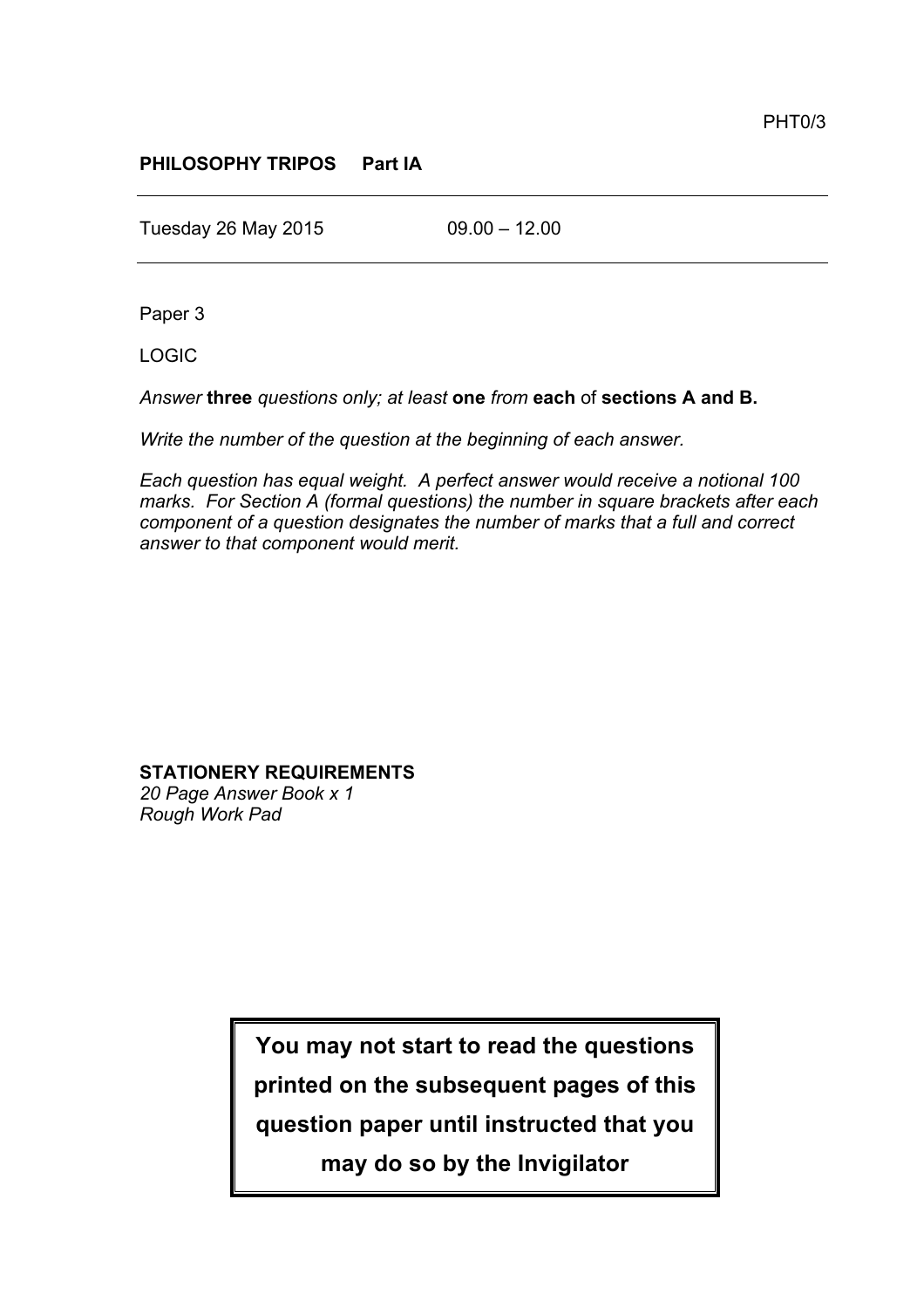## **SECTION A**

1. (a) Show each of the following [40]:

(i)  $P \vee Q, \neg Q \vee R, \neg P \rightarrow \neg R \vdash P$ (ii)  $A \leftrightarrow \neg B \vdash (B \land \neg A) \lor (A \land \neg B)$ (iii)  $(A \wedge B) \rightarrow \neg C, B \leftrightarrow C, (C \wedge A) \vee (\neg C \wedge \neg A) \vdash \neg A$  $(iv)$   $\vdash (P \leftrightarrow Q) \rightarrow (\neg P \leftrightarrow \neg Q)$ (v)  $\vdash$  (P v O) → [[(P  $\land$  O) v (P  $\land$  ¬O)] v (O  $\land$  ¬P)]

(b) Show each of the following [60]:

- (i) ∃*y* (*Ryy* ↔ *G*a) ⊢ ¬∀*x* ¬(*Rxx*) ∨ ¬*G*a
- (ii) ⊢ ∀*x* [(¬*Fx* ∧ *Fx*) ↔ (*Gx* ∧ ¬*Gx*)]
- (iii)  $\exists x (Fx \land \forall y (Fy \rightarrow y = x))$ ,  $Fa \vdash Fb \rightarrow a = b$
- (iv) ∃*xGx*, ∃*x* [*Fx* ∧ ∀*y* (*Fy* → *y* = *x*)], ∀*y* (*Gy* → *Fy*) ⊢ ∃*x*∀*y* (*Gy* ↔ *x*  $=$   $y$ )
- 2. Answer all parts of this question.

(a) Using the following symbolisation key: [60]

domain: all living creatures

- *Bx*: \_\_\_\_*<sup>x</sup>* is a bulldog
- *Hx*:  $\frac{1}{x}$  *x* is a human
- *Sx*: \_\_\_\_*<sup>x</sup>* skateboards
- *Axy*: \_\_\_\_*<sup>x</sup>* admires \_\_\_\_*<sup>y</sup>*
- *Bxy*: \_\_\_\_*<sup>x</sup>* is better at skateboarding than \_\_\_\_*<sup>y</sup>*
- *i*: Tillman
- *r*: Rodney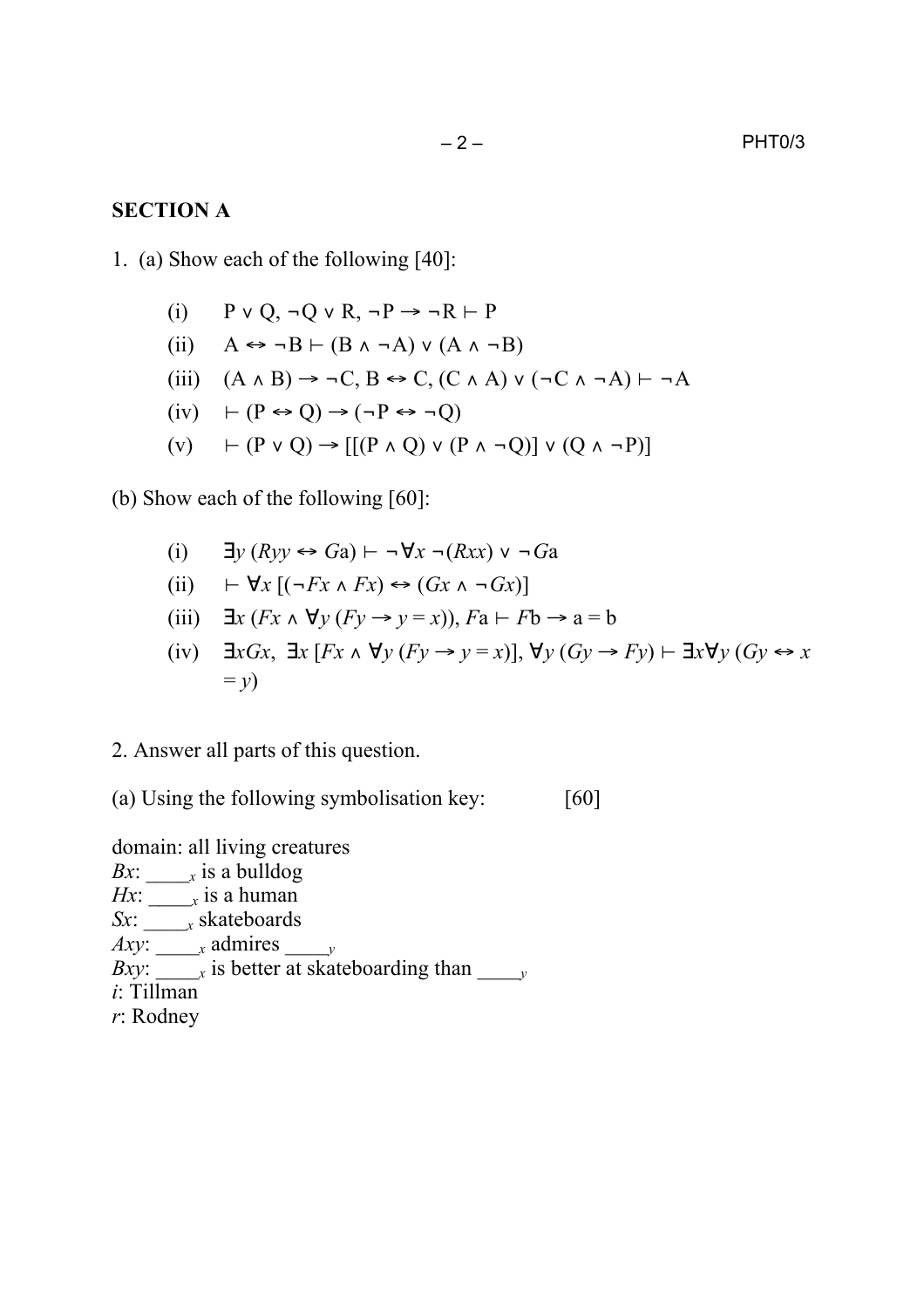Symbolise the following English sentences as best you can in FOL, commenting on any difficulties or limitations you encounter:

- i. Rodney is a human and Tillman is a bulldog, and both can skateboard.
- ii. Everybody admires Tillman, because he is a bulldog who can skateboard.
- iii. Tillman is the skateboarding bulldog.
- iv. There are skateboarding bulldogs besides Tillman.
- v. Some human and some bulldog skateboard exactly as well as each other.
- vi. Tillman is better at skateboarding than some humans, but he is not better than Rodney.
- vii. When it comes to skateboarding, Tillman is the best bulldog.
- viii. No bulldog skateboards better than Tillman does.
- ix. Tillman admires all skateboarding bulldogs, whether or not they are better at skateboarding than him.
- x. Two humans who skateboard are better than Rodney at it.
- (b) Show that each of the following claims is true [30]
	- i. ∀*x*(*Fx* ↔ ∃*y*(¬*x* = *y* ∧ *Gy* ∧ *Rxy*)), *Fa*, *Fb*, ¬*a* = *b* ⊭ ∃*x*∃*y*∃*z*(¬*x* = *y* ∧ ¬*x* = *z* ∧ ¬*y* = *z*)
	- ii. ∃*x*∃*y*∃*z*(¬*x* = *y* ∧ ¬*y* = *z* ∧ ¬*x* = *z* ∧ (*Rxy* ↔ *Ryx*) ∧ (*Rxy* ↔ *Rxz*)) ⊭ ∀*x*∀*y*(*Rxy* → *Ryx*)
	- iii. ∀*x*(*x* = *a* ∨ *x* = *b* ∨ *x* = *c*), ∀*x*((*x* = *a* ∨ *x* = *b*) ↔ *Fx*), ∀*x*((*x* = *b* ∨ *x* = *c*) ↔ *Gx*), *Rab*, ¬*Rba* ⊭ ∃*x*∃*y*∃*z*(¬*x* = *y* ∧ ¬*x* = *z* ∧ ¬*y* = *z*)
	- iv. ∃*x*¬∃*yRyx*, ∀*x*∃*yRxy*, ∀*x*∀*y*∀*z*((*Rxy* ∧ *Ryz*) → *Rxz*) ⊭ ∃*x*∀*y*∀*z*((*Rxy*  $\land$   $Rxz$ )  $\rightarrow$   $y = z$ )

(c) Explain why we insist that the domain of quantification for any interpretation in FOL must always contain at least one object. [10]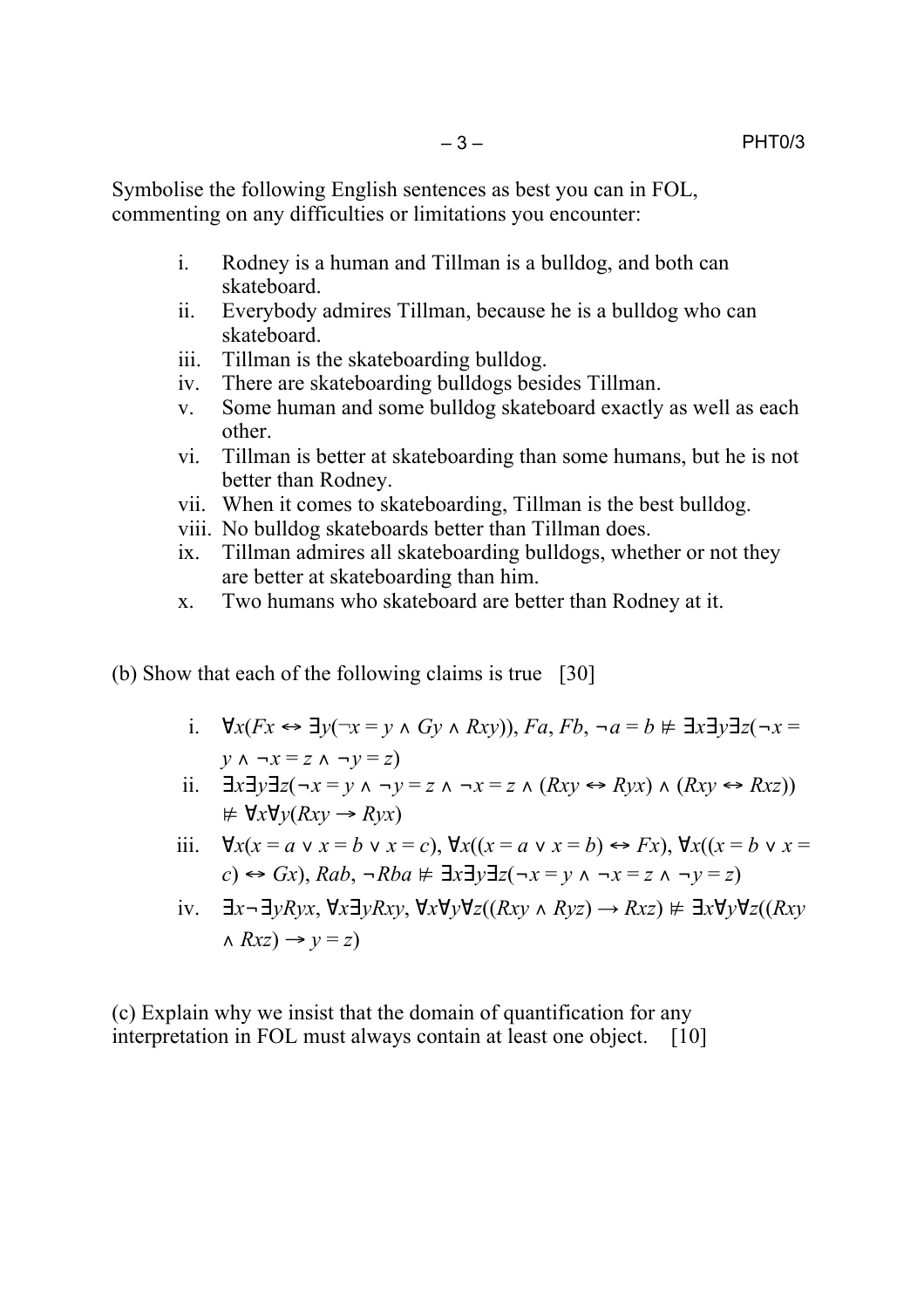(b) Give examples of the following: [40]

- i. A set with exactly one subset.
- ii. A set with exactly one proper subset.
- iii. A set of which at least one member is also a subset.
- iv. Two sets whose Cartesian product has exactly six members.
- v. A set whose power set has the set containing the empty set as a member.
- vi. A set whose intersection with its own powerset is not empty.
- vii. A non-empty (and finite!) set whose members include all members of its own members.
- viii. A set whose members are all sets.

(c) Define the following notions from the theory of relations: Ancestral, Converse, Equivalence relation, Equivalence class. [20]

(d) Each of the following statements is false. In each case give a counterexample, being careful to specify the domain for each answer. [30]

- i. Every relation is its own ancestral.
- ii. Every relation is its own converse.
- iii. Every reflexive symmetric relation is transitive.
- iv. Every symmetric transitive relation is reflexive.
- v. Every reflexive transitive relation is symmetric.

4. (a) Write down the axioms of the probability calculus. Define conditional probability. State any form of Bayes's Theorem. [15]

(b) Condition C occurs in 0.01% of the population. Suppose that a test for C is developed: it is positive on 95% of occasions when C is present and on 1% of occasions when C is absent. You take the test and it is positive. What is the probability that you have C? [25]

(c) I draw two cards from a standard pack without replacement. Calculate the following probabilities [60]: